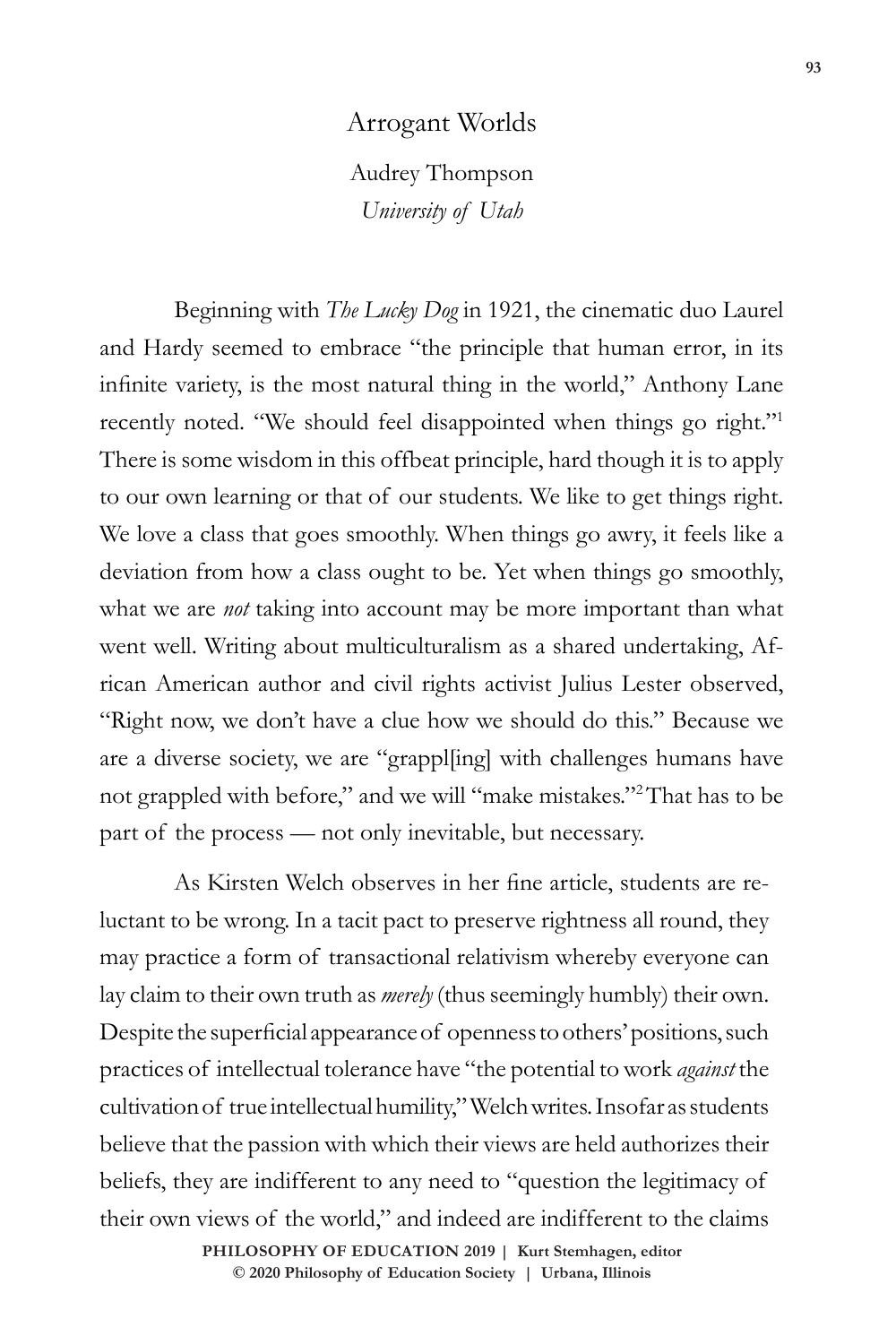of "the reality of the world."

Iris Marion Young frames a conception of moral humility that, although in some ways congruent with Welch's conception of intellectual humility, differs importantly in how it frames relationship and fallibility. It is not merely that we know we may get things wrong; Young argues that it is *impossible* to fully understand another. We have an obligation to listen *because* we cannot grasp the other's position. "If you think you can look at things from their point of view, then you may avoid the sometimes arduous and painful process in which they confront you with your prejudices, fantasies and understandings about them." The recognition of alterity and asymmetrical relations necessitates moral humility.

> If I assume that there are aspects of where the other person is coming from that I do not understand, I will be more likely to be open to listening to the specific expression of their experience, interests, and claims. Indeed, one might say that this is what listening to a person means.<sup>3</sup>

## APORIA AND TRUTH

Welch is concerned not with moral fallibility in understanding other points of view but with cognitive fallibility in confusing belief with truth. Because robust classroom engagement requires a willingness to interrogate one's own potentially mistaken beliefs, she suggests cultivating students' awareness of their intellectual limitations through "Socratic questioning, leading students to a state of *aporia*." The implied ideal is receptivity to having one's mind changed through the presentation of evidence, the acceptance of rational arguments, and the disposition to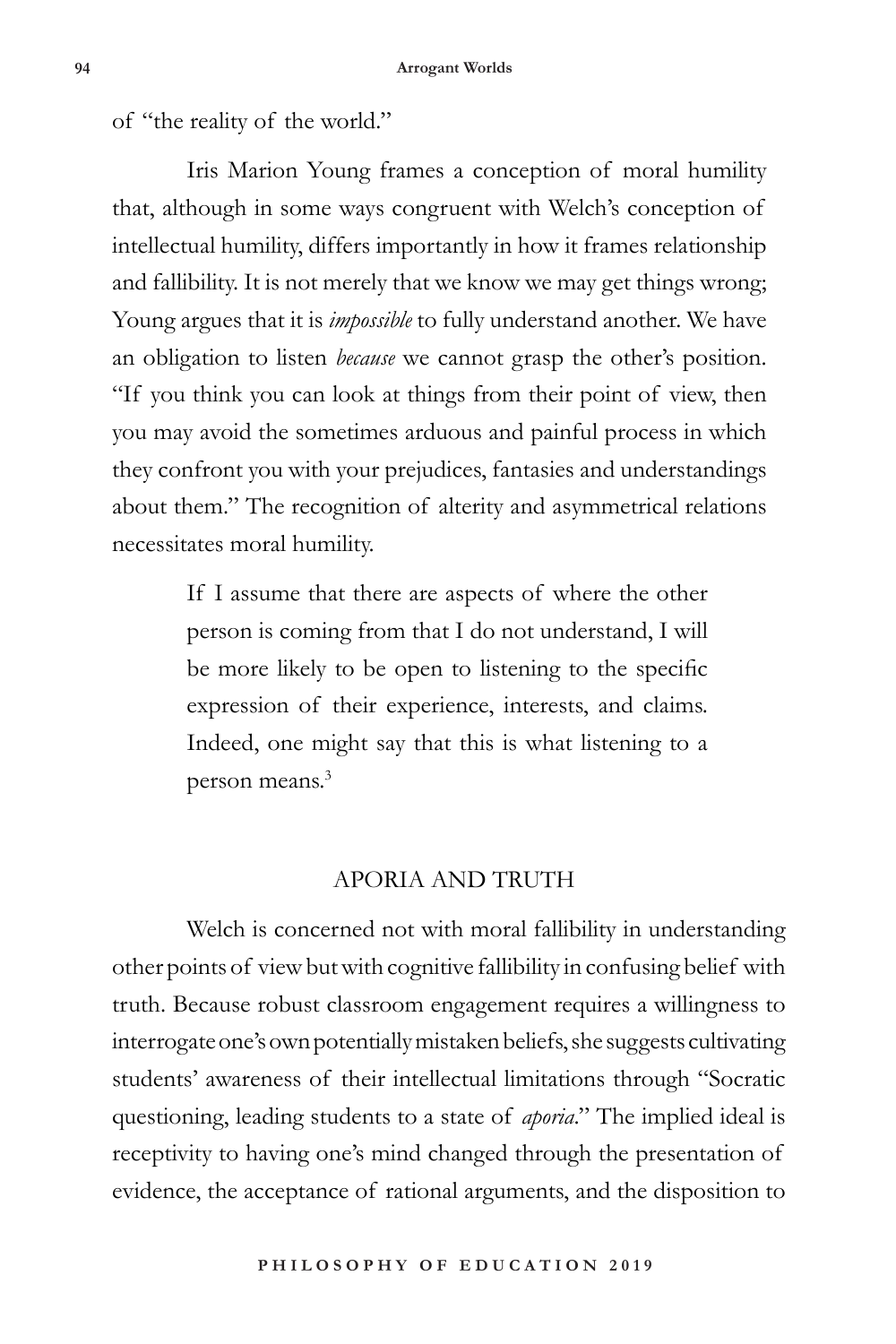be undone: the willing embrace, through love of truth, of the spectacle of one's own cognitive fallibility.

Although Welch's injunction to know the "reality of the world" registers an implicit and important challenge to contemporary Know-Nothingism, it risks borrowing the arrogance of the worlds in which we are interested in moving. The ideal of intellectual receptivity as a kind of willingness to be persuaded is organized by three awkwardly linked forms of authority. The first is the teacherly position of imparting to students not only information and skills, but a reorientation to truth. In the portrait of *aporia* that Welch offers us, there is a telling slippage between humility and compulsion: "When a person arrives at a state of *aporia*," Welch explains, "she is forced to admit that she does not know how to proceed." Framed in the passive voice, the source of this force is left unidentified, because the ideal site of compulsion is one's own reason. But the proximal and propelling sources of this force lie with the teacher and the texts.

At the same time, paradoxically, each individual student is positioned as a judge. As rational agents, students are sovereign, the ultimate arbiters of the arguments and evidence made available. Students whose worlds align with the dominant culture and with schooling will know how to move; they will expect to feel relatively competent. They can expect to be heard, to be given social uptake. For other students, Maureen Ford points out, schools are "places of risk, indifference, assimilation, and invisibility."<sup>4</sup> The classroom clash between worldviews, lifeworlds, and worlds thus is staged by the intellectual commitment to exploration, analysis, and understanding of a *particular way* of moving within and between worlds.

Finally, the status of the evidence and the argument exerts its own kind of authority. Unless we attend to how discourses pulse and are sticky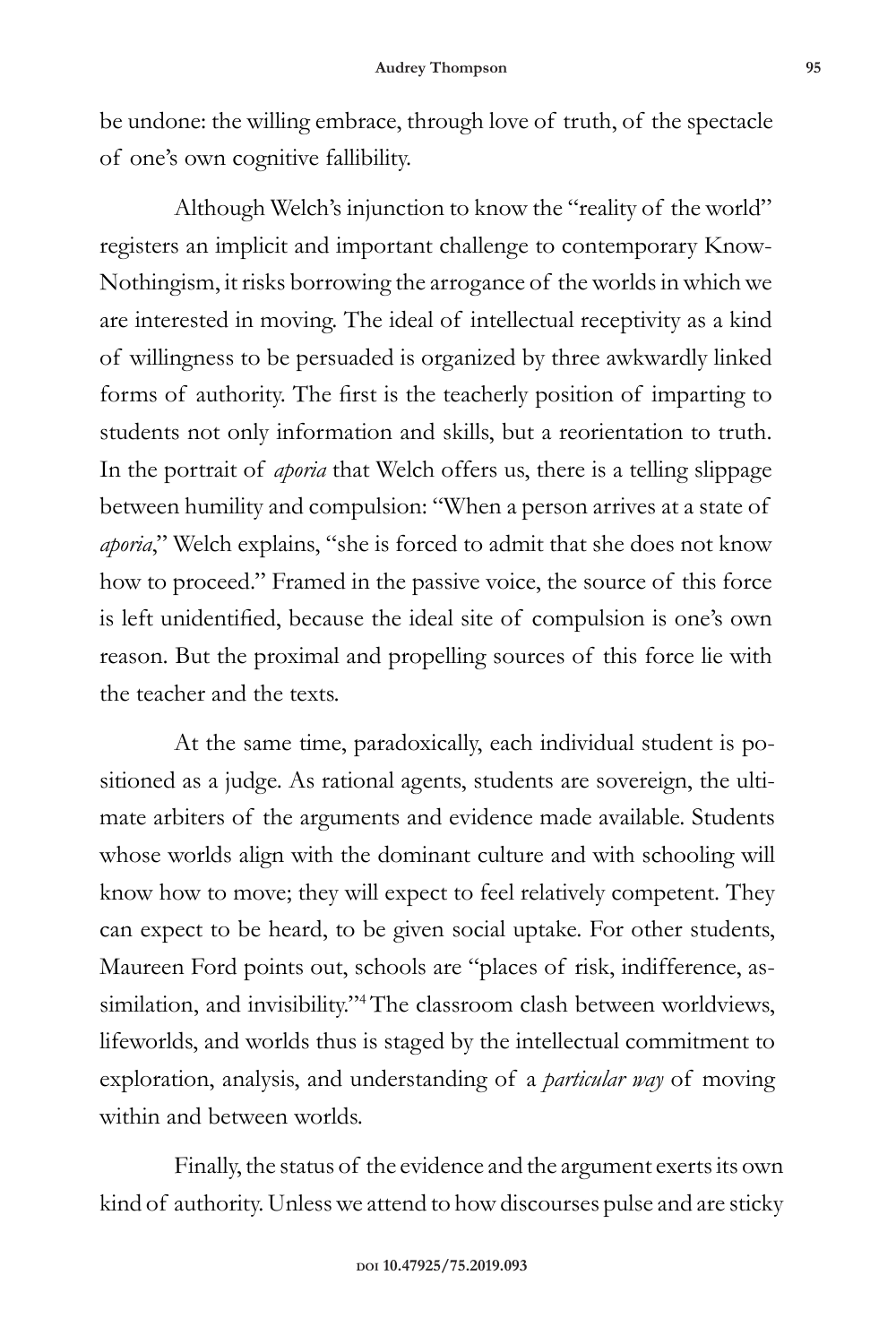## **96 Arrogant Worlds**

with historical and cultural associations, how words and bodies bear the traces of asymmetrical relations, how meanings are indexed to power, our judgments about reality will be organized by those values. Take our description of "crime" — a seeming fact. In the late 1950s and 1960s, the Los Angeles Police Department "helped create the 'wars' it fought on crime, social movements, drugs, gangs, and immigration to legitimate a proactive assertion of their authority" over racial control, writes Max Felker-Kantor. "Through the crises they helped manufacture," the LAPD expanded their political power and legitimated the unprecedented expansion of that authority into schools and community organizations. <sup>5</sup> Thus, the fear of a particular idea of inner-city *crime* was constructed through battles over the discretionary authority of designated *crime-fighters*.

I agree with Welch that fallibility, vulnerability, and wonder are vital to learning. They are as vital to teachers as they are to students. But what may be more salient than individual virtues are the institutional and social asymmetries in which intellectual arrogance is prepared for and organized: the world-making in which it is embedded. Indeed, individual virtues may serve to mask our actual investments, expectations, and loyalties in asymmetrical relations.

## SHAKEN WORLDS

Whereas the prisoners in the cave perceive the world of shadows as real, we, together with Socrates, know that the prisoners will gain real knowledge only when they break free of that artificial world and reorient themselves to the Sun. What is at stake is not definitive knowledge of the real world but a particular orientation to it: how the prisoner's soul gets turned around. For Cris Mayo, it is more a *dis*orientation that is called for: the point of *aporia* is not just to confront ignorance but to experience an "unmooring" of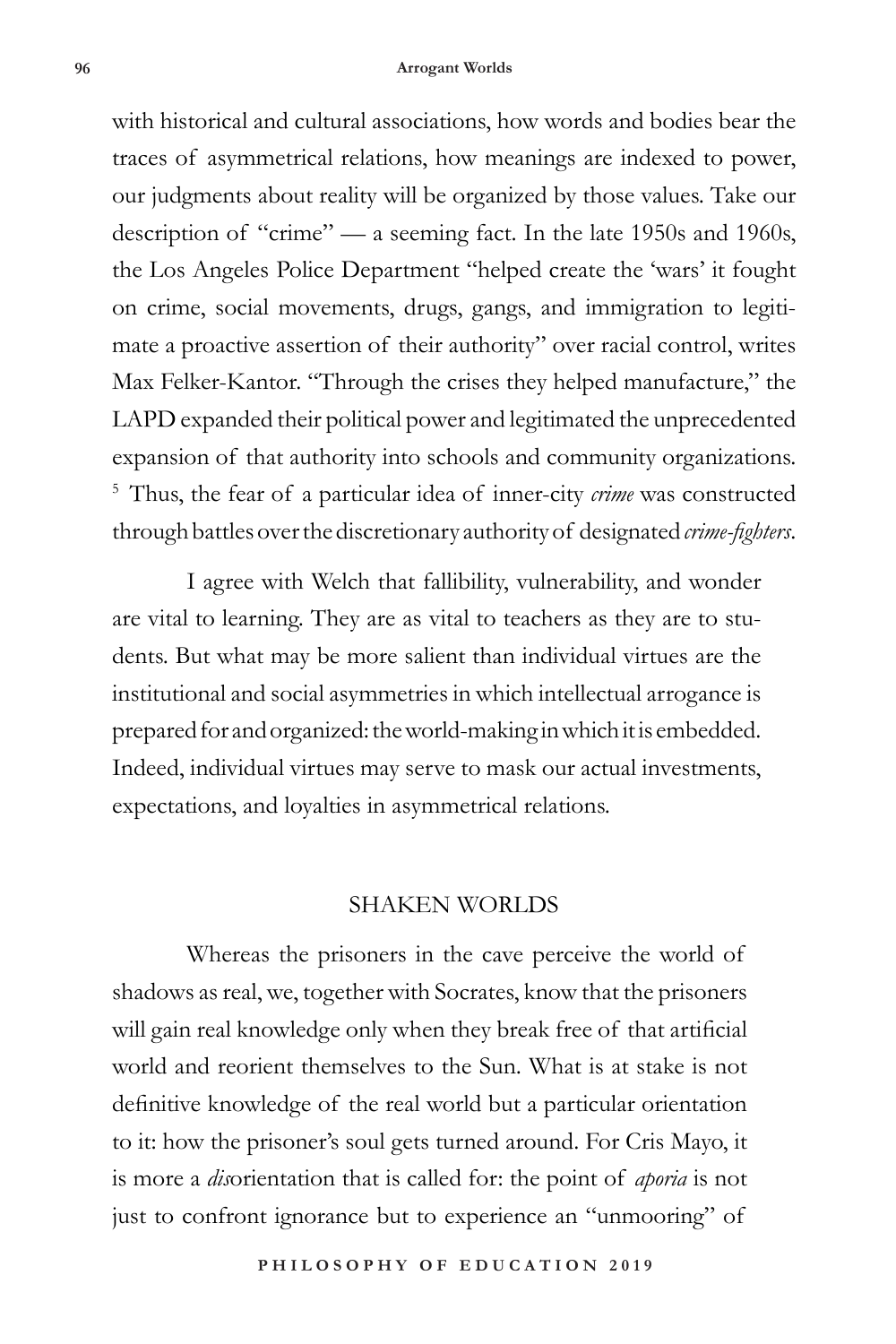our troubled relations with others, a "reorientation" that requires all students, but particularly those with privilege, to "experience shifts in context that stun them into reconsideration of their knowledge and practices."6

"Socrates seems most concerned to emphasize that we should not be quick to make fun of the person who has come down [into the cave of ignorance] from above, and who for that reason feels confused and appears ridiculous."<sup>7</sup> I want to close with an affirmation of the ridiculous knower by invoking María Lugones's argument about "being a fool" in the spirit of loving play.<sup>8</sup> The "arrogant perceiver" sees no need to travel to other epistemic worlds, refusing to give up the privilege of being at ease in the social hierarchy. Losing one's way in unfamiliar languages, for example, is an unacceptable burden for those who associate their monolingual fluency with competence. By contrast, being willing to fail in competence in another's world, to learn lovingly and playfully, is a form of epistemic disloyalty to our relations with the worlds in which we feel most competent.

Working uneasily with forms of repetition and ritual that are not our own or listening in non-reductionist ways to what we don't really understand is like being faced with a poem that feels obscure, compressed, and freighted with meanings to which one does not have the key. The incomprehension is part of the possibility of wonder and the openness, the longing and absence, the transformation of the inchoate into shape. How we are willing to play in others' worlds, to be "a fool" in those worlds, is a different order of response from knowing how to be competent in multiple worlds. There are already multiple worlds in our classrooms; it is almost inevitable that there will be challenges and clashes beyond the grasp of reason. "It is through the intensification of feeling that bodies and worlds materialize and take shape," Sara Ahmed